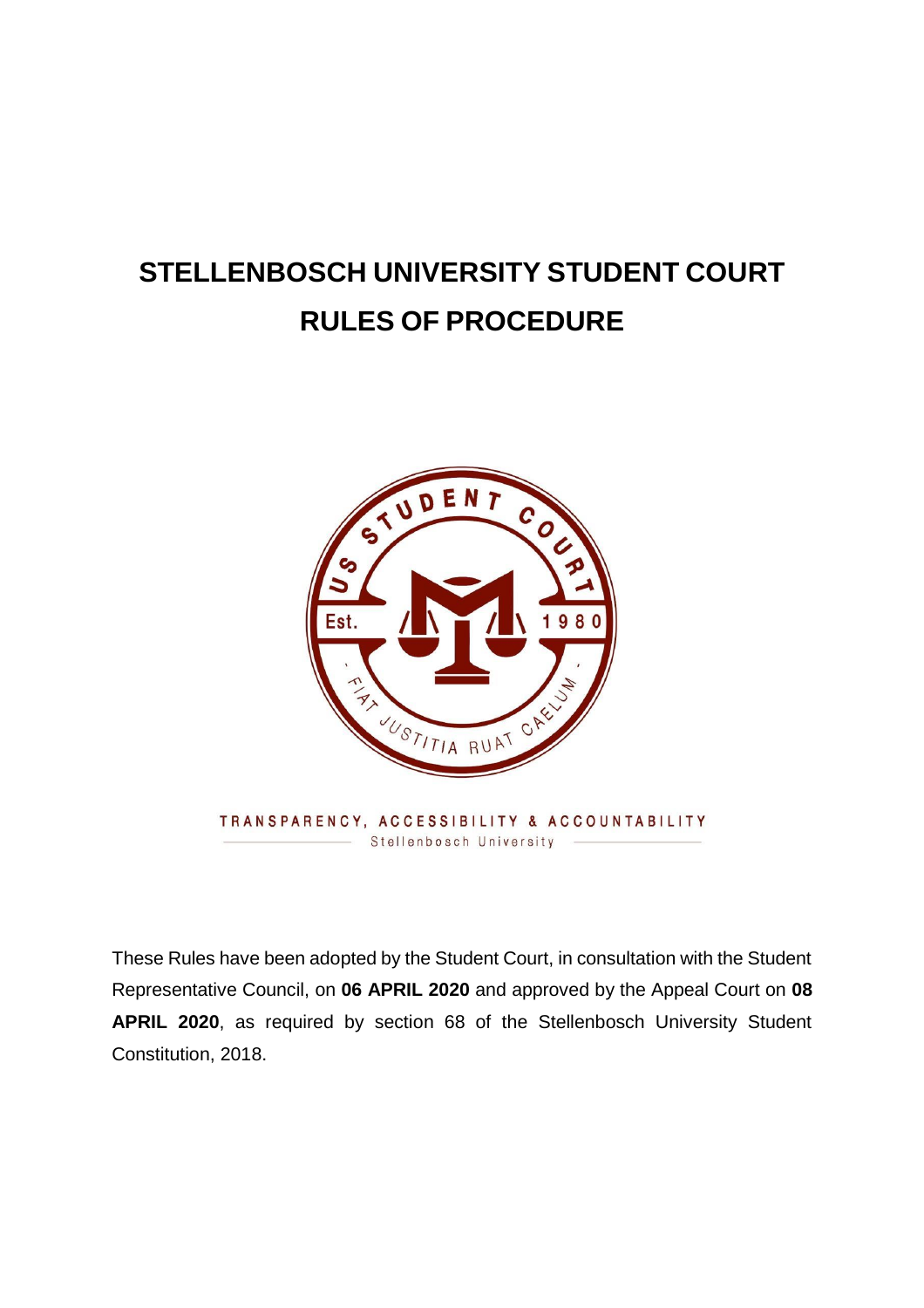# **Table of Contents**

|                | 1 DEFINITIONS 2                                                                                                                                                                                                                     |                         |
|----------------|-------------------------------------------------------------------------------------------------------------------------------------------------------------------------------------------------------------------------------------|-------------------------|
|                | 2 SCOPE AND PURPOSE OF THE RULES                                                                                                                                                                                                    | $\overline{3}$          |
| 3 <sup>1</sup> | SITTING OF THE COURT AND VACATIONS <b>SITTING OF THE COURT AND VACATIONS</b>                                                                                                                                                        | $\overline{3}$          |
|                | 4 FILING OF DOCUMENTS <b>EXECUTE AND INCOMENTS</b>                                                                                                                                                                                  | $\overline{\mathbf{3}}$ |
|                | 5 COMMENCEMENT OF AN APPLICATION TO THE COURT 4                                                                                                                                                                                     |                         |
| 6              | <b>URGENCY CONSUMING THE CONSUMING THE CONSUMING THE CONSUMING THE CONSUMING THE CONSUMING THE CONSUMING THE CONSUMING THE CONSUMING THE CONSUMING THE CONSUMING THE CONSUMING THE CONSUMING THE CONSUMING THE CONSUMING THE C</b>  | $\overline{\mathbf{5}}$ |
|                | 7 RESPONSES TO AN APPLICATION                                                                                                                                                                                                       | $\overline{\mathbf{5}}$ |
|                | 8 REPLYING AFFIDAVIT 6                                                                                                                                                                                                              |                         |
|                | 9 FAILURE TO RESPOND                                                                                                                                                                                                                | <u>6</u>                |
| 10             | APPLICATION FOR EXTENSION AND RESOLUTION OF A SERIES AND RESOLUTION OF A SERIES AND RESOLUTION OF A SERIES OF A                                                                                                                     | <u>6</u>                |
|                | 11 APPLICATION TO LITIGATE AGAINST MEMBERS OF THE COURT 7                                                                                                                                                                           |                         |
|                | 12 RECUSAL OF MEMBERS AND APPLICATION TO REMOVE 7 7                                                                                                                                                                                 |                         |
|                | 13 COMMISSIONING OF AFFIDAVITS                                                                                                                                                                                                      | $\overline{7}$          |
|                | 14 ADVISORY OPINIONS                                                                                                                                                                                                                | 7                       |
|                | 15 HEARINGS <b>SECURE 2006</b> 2007 2008 2012 2022 2023 2024 2022 2023 2024 2022 2023 2024 2022 2023 2024 2022 2023 2024 2022 2023 2024 2022 2023 2024 2022 2023 2024 2022 2023 2024 2022 2023 2024 2022 2023 2024 2022 2023 2024 2 | $\overline{7}$          |
|                | 16 PRESENCE AT COURT HEARINGS <b>And Experimental Service Countries</b>                                                                                                                                                             | 8                       |
|                | 17 APPEAL PROCEEDINGS                                                                                                                                                                                                               | $\bf{8}$                |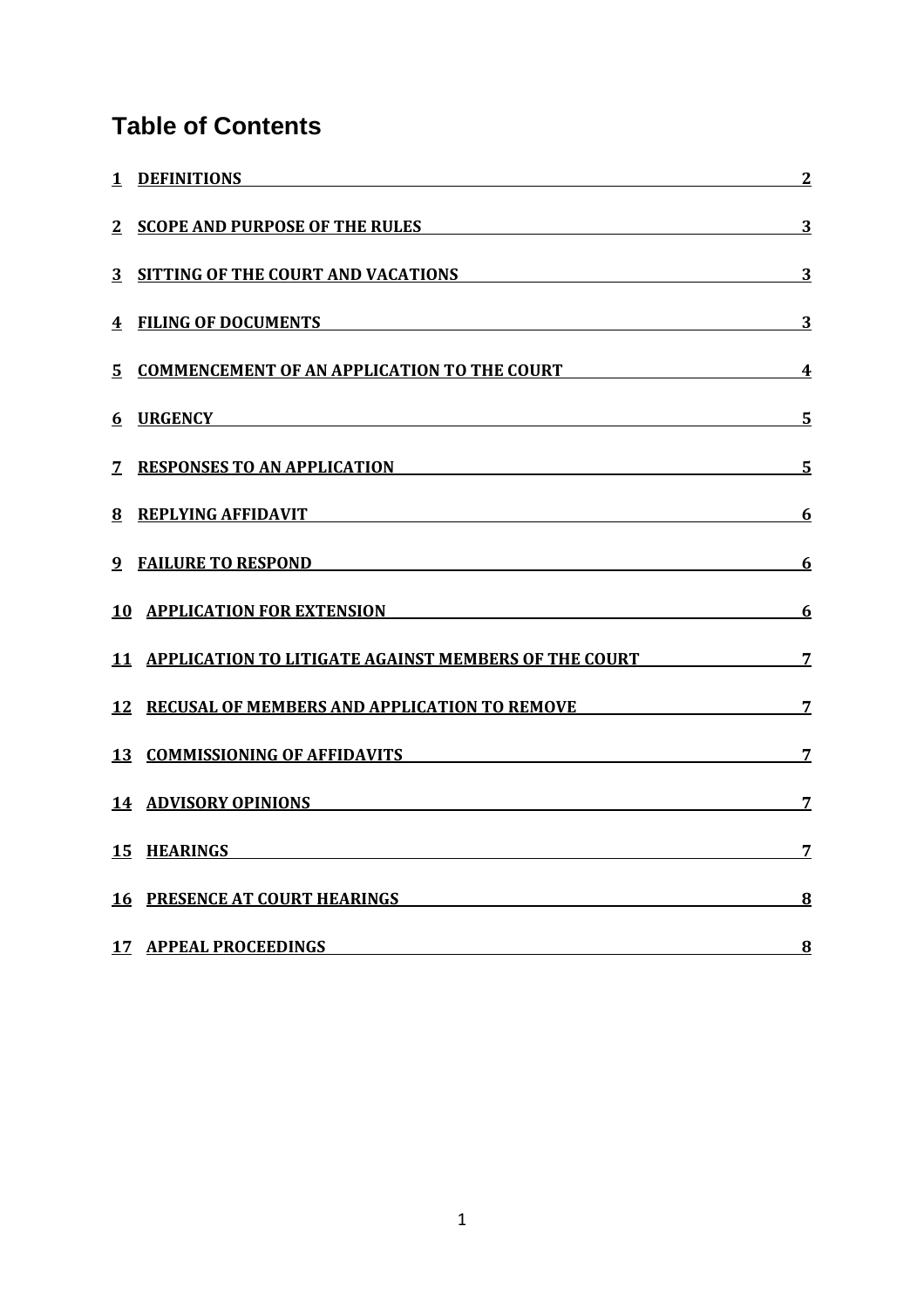#### <span id="page-2-0"></span>**1 DEFINITIONS**

In these Rules, unless the context otherwise indicates –

**"***Advisory Opinion***"** means an order sought in terms of section 66(4) of the Student Constitution.

**"***Appeal Court***"** means the Appeal Court constituted in terms of sections 71-74 of the Student Constitution.

*"Calendar day"* means any day, the period of 24 hours beginning at 00h00 and ending at the following 00h00, including Saturdays, Sundays, public holidays and University holidays.

*"Chief Justice"* means a Member of the Court designated as the chief presiding officer of the Court, so elected by the remaining members of the Court.

*"Court day"* means any day, beginning at 08h00 and ending at 17h00, other than a Saturday, Sunday, public holiday or University holiday.

**"***Court***"** means the Student Court constituted in terms of sections 58-70 of the Student Constitution.

**"***Courts***"** means the Student Court and the Appeal Court.

*"Member of the Court"* means Students appointed as members of the Court in accordance with the Student Constitution.

**"***Notice***"** means it has come to the attention of the recipient. Proof of successful delivery of an email also constitutes Notice within the meaning contemplated in this definition.

**"***Prima facie***"** means on the face of it.

**"***Representative***"** means a Student who, according to section 69 of the Student Constitution, has been appointed by a party to assist said party in the proceedings before the Court.

**"***Rules of Procedure***"** or **"***Rules***"** means these Rules which the Court has adopted in terms of section 68 of the Student Constitution.

**"***Student Constitution***"** means the Stellenbosch University Student Constitution, 2018.

**"***Student Representative Council***"** or **"***SRC***"** means the body constituted in terms of Chapter 3 of the Student Constitution.

**"***Student***"** means a Student, undergraduate or postgraduate, registered at the University.

2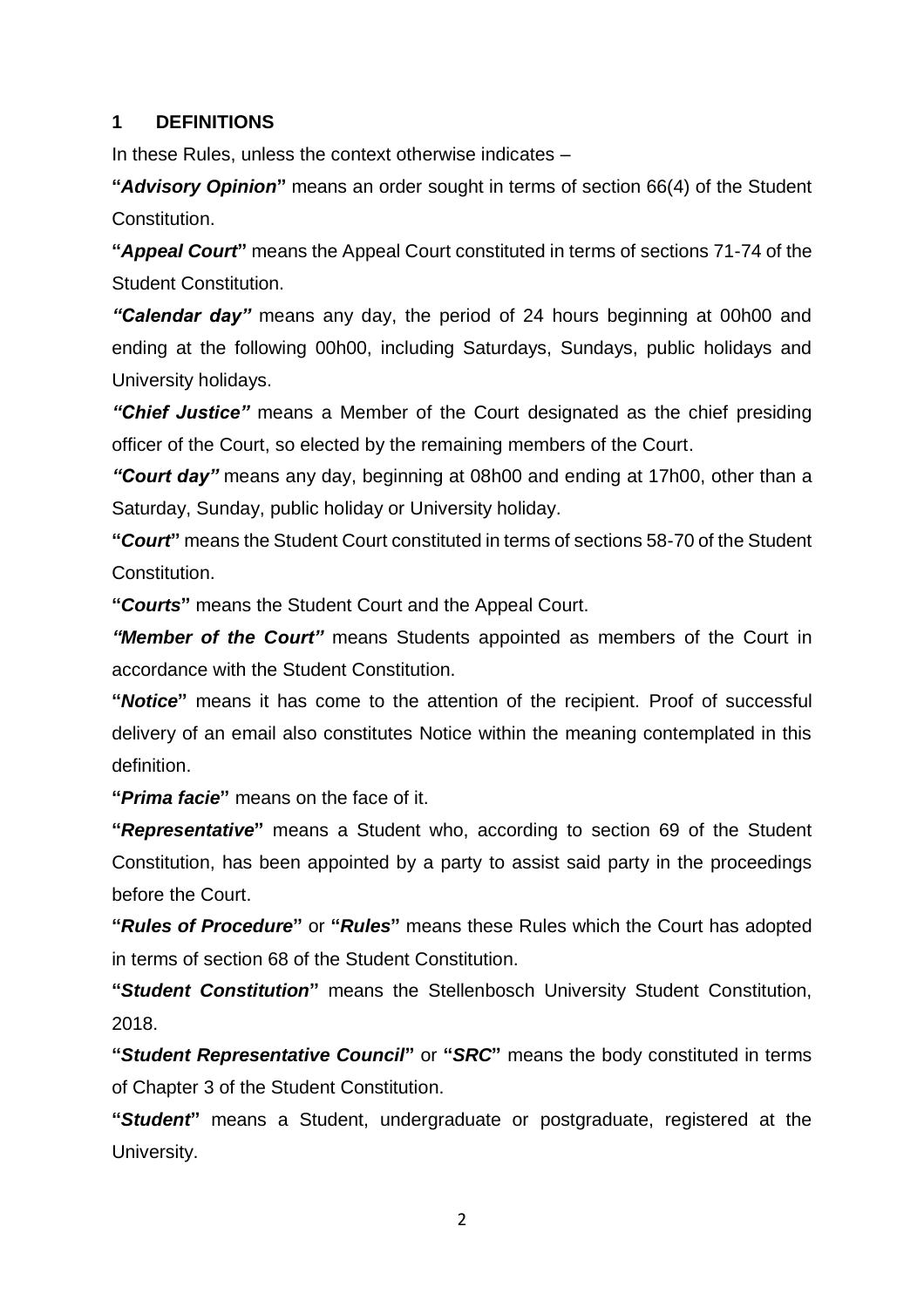**"***Tygerberg Student Council***"** or **"***TSR***"** means the body constituted by Chapter 11 of the Student Constitution.

**"***University holiday***"** means any day falling outside of the University terms as indicated in the formal University calendar, or as officially communicated by the University from time to time as the case may be.

**"***University***"** means Stellenbosch University.

**"***Written***"** or **"***in writing***"** means written electronic or physical communication.

#### <span id="page-3-0"></span>**2 SCOPE AND PURPOSE OF THE RULES**

- (1) Pursuant to section 68 of the Student Constitution, the Court has the authority to adopt and enforce its own Rules of Procedure, with due consideration of the need for the Courts to be accessible and the principles of procedural fairness.
- (2) These Rules regulate the procedure in matters brought before the Courts.
- (3) The Rules shall be construed and administered to secure the just, speedy and inexpensive determination of a matter before the Courts.
- (4) These Rules may be departed from upon the showing of a just cause by any party or at the Courts' discretion if it is in the interests of justice to do so.
- (5) Any submission that fails to comply with the Rules shall be dismissed for that reason.

# <span id="page-3-1"></span>**3 SITTING OF THE COURT AND VACATIONS**

- (1) Notice of the terms of the Court shall be published on the Court's website, and shall also be available at the SRC and TSR offices.
- (2) The Court may publish the notice in sub rule (1) in any other manner.
- (3) If it is convenient for the majority of Members of the Court, the Court may sit at any place or time other than a time prescribed in terms of these Rules.

#### <span id="page-3-2"></span>**4 FILING OF DOCUMENTS**

- (1) All parties must file the necessary documents with the Court in accordance with these Rules by addressing an email to the Court and all other parties to the matter carbon copied ("CC") to that email.
- (2) A document is considered as filed for the purposes of Rule 4(1) when there has been Notice.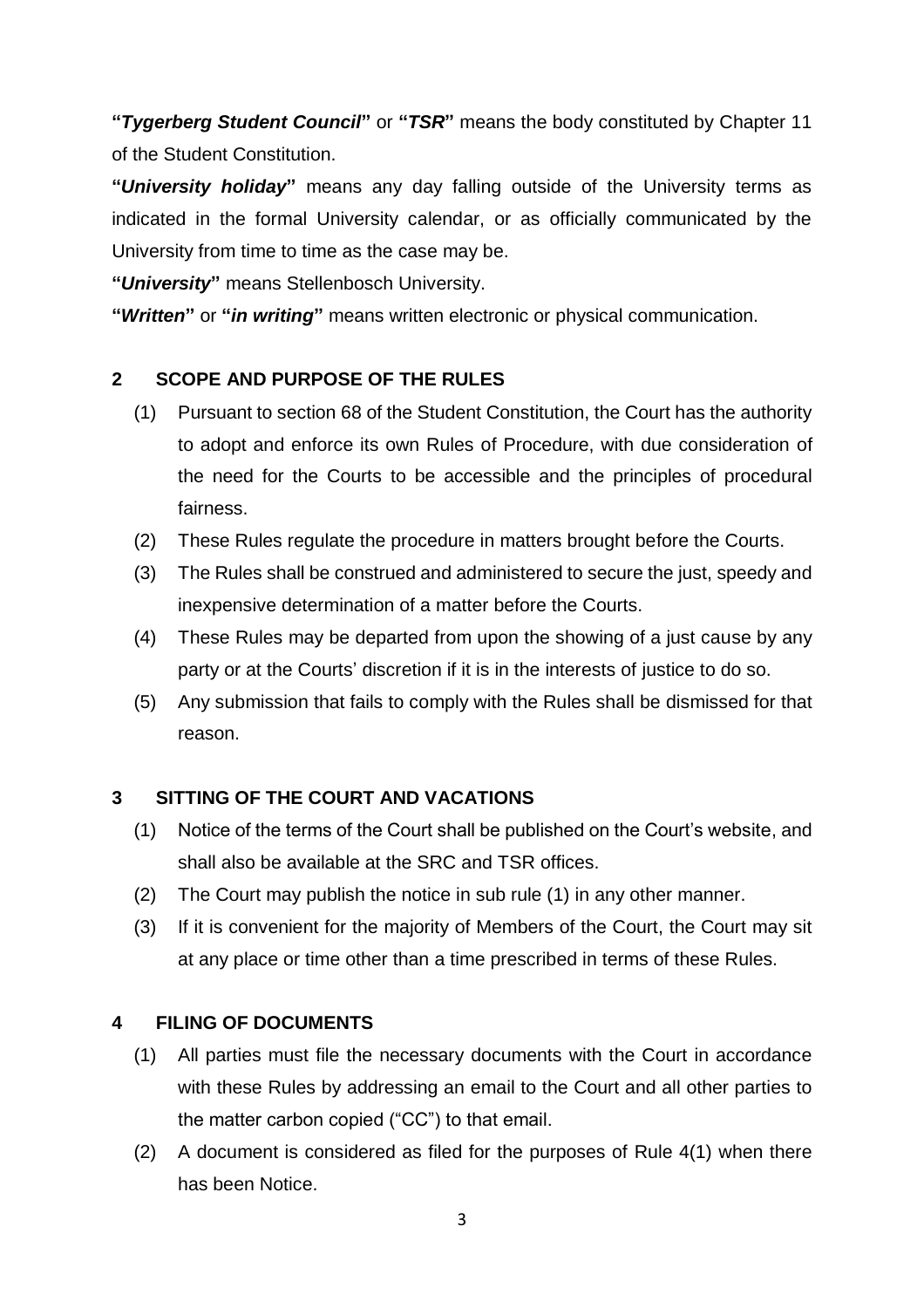- (3) Any document filed at the Court without all other parties CC'd will be defective.
- (4) Any document filed after 17:00 on any calendar day will be deemed to have been filed at the start of the next Court day.
- (5) All parties must inform the Court of any other parties (other than the applicants and respondents) who may have a material interest in the proceedings when they file their first document with the Court.
- (6) All pleadings submitted to the Court must be signed by the party or that party's Representative.
- (7) By signing, the party or Representative confirms that he/she has read the document, and that there are legitimate grounds to support it.
- (8) All documents must be filed in English.

# <span id="page-4-0"></span>**5 COMMENCEMENT OF AN APPLICATION TO THE COURT**

- (1) Every application shall be in accordance with the forms provided for by the Court and shall be –
	- (a) brought via a Notice of Motion;
	- (b) supported by a Founding Affidavit.
- (2) Every Notice of Motion shall set out
	- (a) the order that the applicant wishes the Court to grant;
	- (b) the full names of all the persons whose affidavits will support the motion;
	- (c) the time periods within which the respondent(s) are required to file a Notice of Intention to Oppose and Answering Affidavit(s) in accordance with Rule 7; and
	- (d) the applicant's preferred email address for service of documents related to the matter.
- (3) Every Founding Affidavit shall set out
	- (a) the applicant's full name, student number and the capacity in which they approach the Court;
	- (b) the capacity in which the respondents are cited;
	- (c) whether each of the applicants and each of the cited respondents, if any, have standing before the Court with specific reference to section 67 of the Student Constitution;
	- (d) whether the Court has jurisdiction with specific reference to section 65 of the Student Constitution;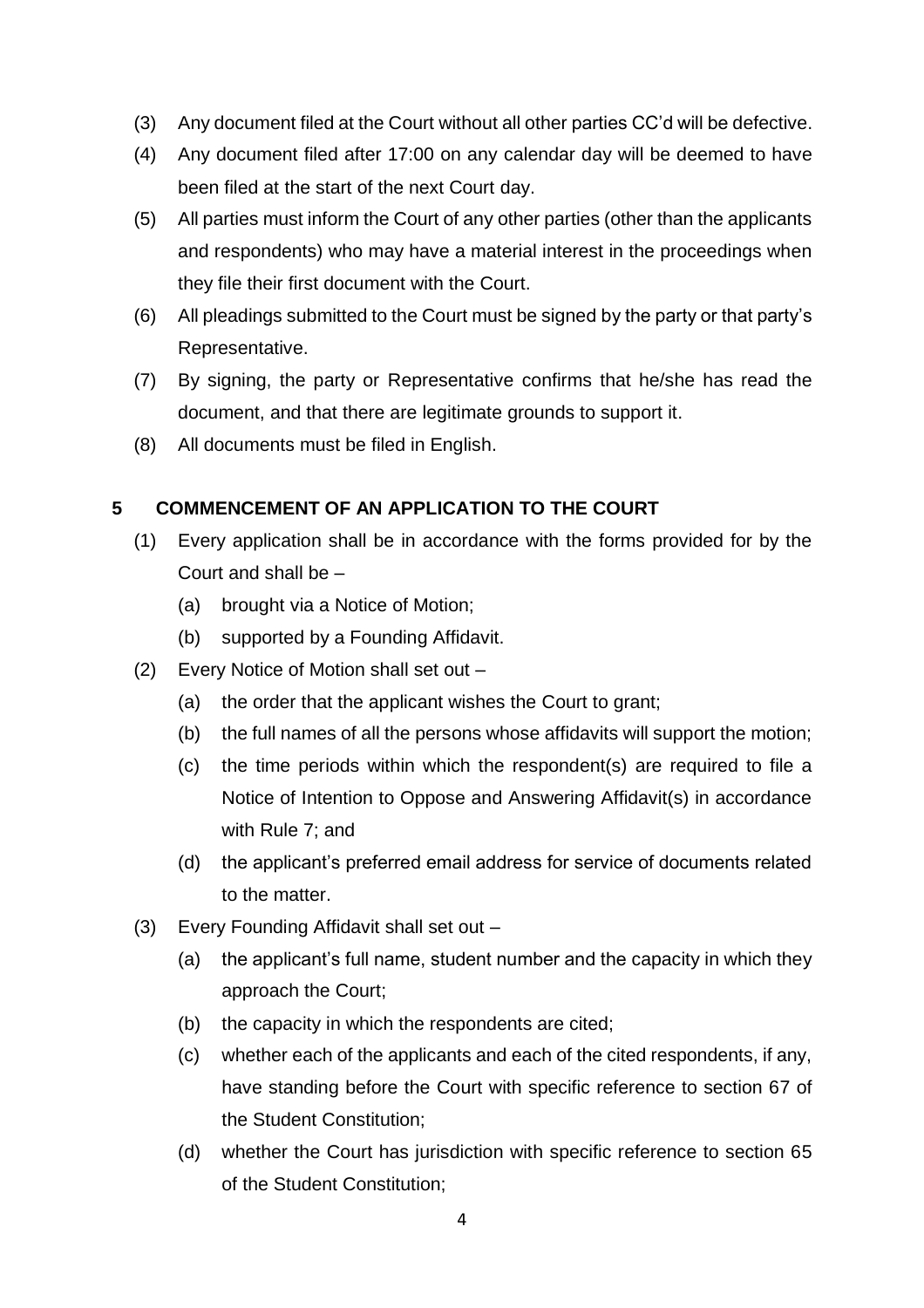- (e) a short and concise statement of the facts surrounding the dispute, with each averment/allegation made in distinct paragraphs;
- (f) a short and concise legal argument showing why the applicant is entitled to relief; and
- (g) the relief sought with specific reference to section 66 of the Student Constitution.
- (4) If the Court is of the opinion that a party cited by the applicant should not be cited as either an applicant or respondent, because –
	- (a) the cited party has no standing before the Court;
	- (b) the party cited has not evidenced their consent to be an applicant by means of a Founding Affidavit or Confirmatory Affidavit; or
	- (c) no *prima facie* case has been made out against the party cited as respondent,

the Court will remove that party from the matter on notice to all the parties.

# <span id="page-5-0"></span>**6 URGENCY**

- (1) An applicant will explicitly set forth the circumstances which render the matter urgent, if at all, as well as the reasons why the applicant will be prejudiced if there is no deviation from the Rules.
- (2) If the Court deems the matter urgent, the Court may dispense with any of the Rules to the extent that is provided for in Rule 2(4), including condoning noncompliance with the Notice requirement in Rule 4(1).

# <span id="page-5-1"></span>**7 RESPONSES TO AN APPLICATION**

- (1) Within 3 (three) Court days of receiving the applicant's Notice of Motion and Founding Affidavit in terms of Rule 5(1), the respondents must file their Notice of Intention to Oppose.
- (2) Within 8 (eight) Court days of receiving the applicant's Notice of Motion and Founding Affidavit in terms of Rule 5(1), the respondents must file their Answering Affidavits.
- (3) Every Notice of Intention to Oppose shall set out
	- (a) the respondent's intention to oppose; and
	- (b) their preferred email address for service of documents related to the matter.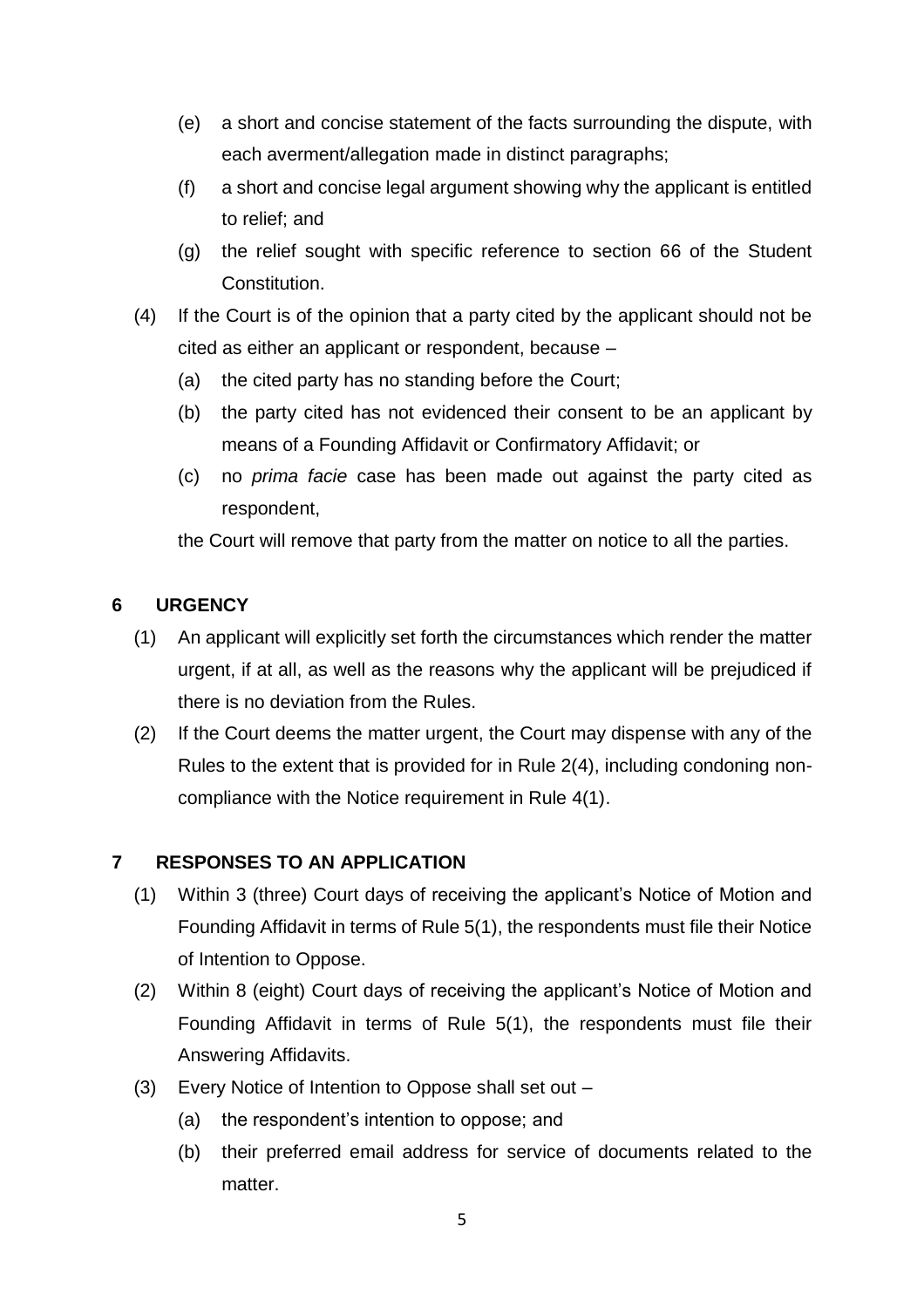- (4) Every Answering Affidavit shall set out
	- (a) the respondent's full name, student number and the capacity in which they appear before the Court;
	- (b) which facts in the applicant's Founding Affidavit are disputed by the respondent, which facts are common cause, and any other material facts that are pertinent to the matter; and
	- (c) A short and concise statement of the respondent's legal argument.
- (5) In the event that there is more than one respondent, the respondents may elect to –
	- (a) file a Notice of Intention to oppose jointly; and/or
	- (b) file an Answering Affidavit jointly, or alternatively, file a Confirmatory Affidavit that supports the Answering Affidavit of another respondent.

#### <span id="page-6-0"></span>**8 REPLYING AFFIDAVIT**

An applicant may file a Replying Affidavit within 3 (three) Court days of service of an Answering Affidavit if new facts were introduced in the Answering Affidavit.

#### <span id="page-6-1"></span>**9 FAILURE TO RESPOND**

Any party that fails to file a response, or if such a response is disregarded in terms Rule 4(2), is deemed to have admitted to the facts averred by the applicant or respondent, as the case may be.

#### <span id="page-6-2"></span>**10 APPLICATION FOR EXTENSION**

- (1) Any party to a matter may make written submissions to the Court requesting an extension of any time period in Rules 5 to 8, if they are of the view that they may be prejudiced by the time periods as they are.
- (2) A request in terms of sub-rule 10 must be
	- (a) brought to the attention of all other parties by the party requesting the extension; and
	- (b) supported by the reasons for such an extension and the number of days of extension required.
- (3) The Court may approve or deny the request for extension and will notify all parties to the proceeding as to the decision and effect thereof on the forthcoming proceedings.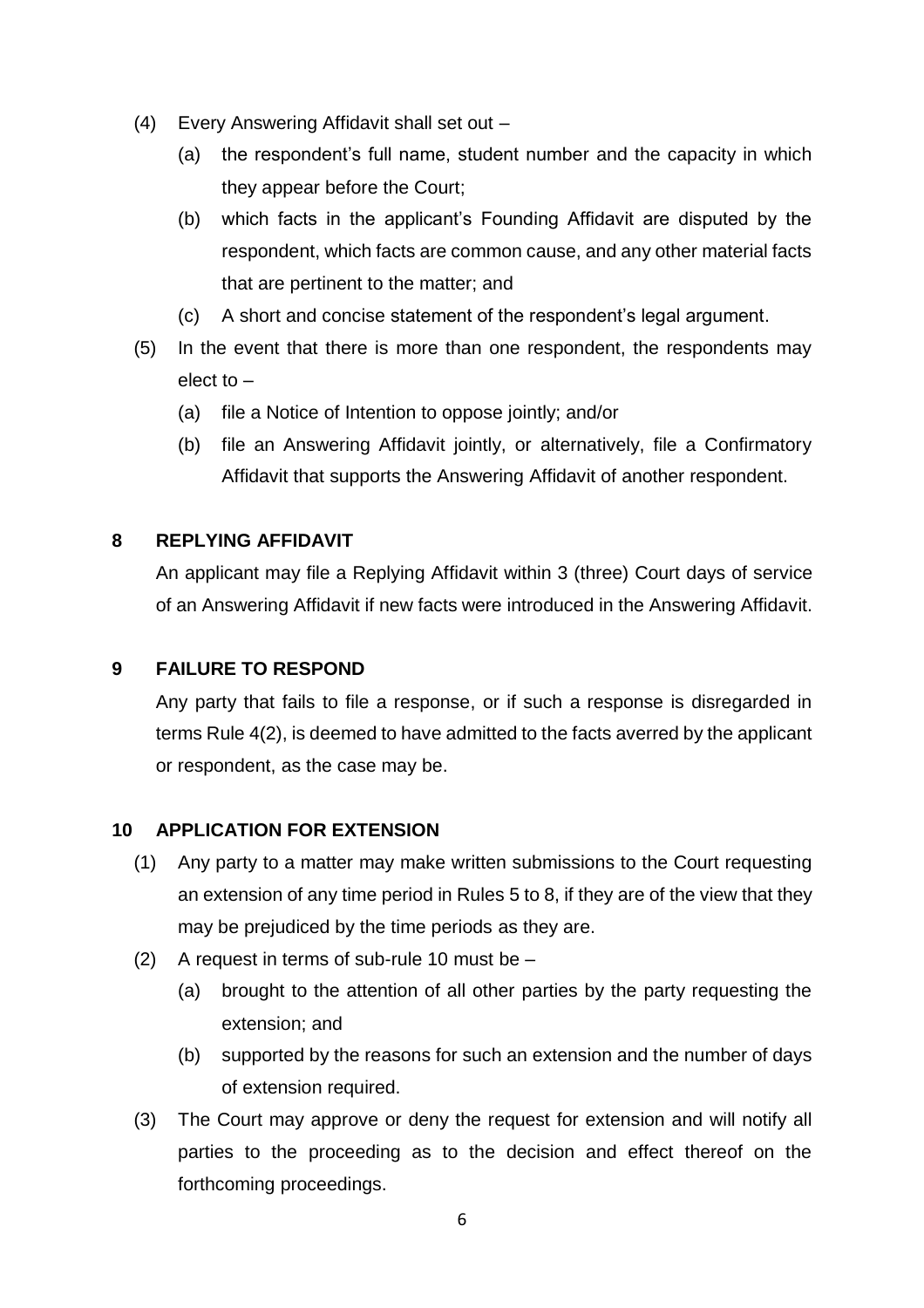#### <span id="page-7-0"></span>**11 APPLICATION TO LITIGATE AGAINST MEMBERS OF THE COURT**

- (1) If any person wishes to bring an application against a Member of the Court that person must first request permission, supported by reasons therefore, from the Dean of the Law Faculty to bring such an application.
- (2) The Dean of the Law Faculty may, if they are of the opinion that there are sufficient *prima facie* grounds, grant permission in writing to proceed with the application.
- (3) The applicant must attach proof of permission granted in sub-rule (2) to their Founding Affidavit. Failure to do so will result in the application being dismissed insofar as it relates to that member.
- (4) The member who is litigated against will not be a Member of the Court for the purposes of that matter.

#### <span id="page-7-1"></span>**12 RECUSAL OF MEMBERS AND APPLICATION TO REMOVE**

- (1) Any Member of the Court may recuse themselves from deciding a matter, by Notice to the Chairperson, if they are of the opinion that they cannot conduct themselves impartially and without fear, favour or prejudice.
- (2) Any party to a matter may make application to the Court to have a Member of the Court removed from deciding a matter.

#### <span id="page-7-2"></span>**13 COMMISSIONING OF AFFIDAVITS**

All affidavits filed at the Court must be signed in full and deposed to under oath or affirmation by the relevant party.

#### <span id="page-7-3"></span>**14 ADVISORY OPINIONS**

A request for an Advisory Opinion shall be in the form of a Notice of Motion and shall, in plain and clear language with sufficient detail set forth –

- (a) the applicable and relevant provision; and
- (b) any question of law or potential conflict with other law.

#### <span id="page-7-4"></span>**15 HEARINGS**

(1) Proceedings shall take place in an open Court unless it is in the interests of the administration of justice or the request of one or more of the parties to the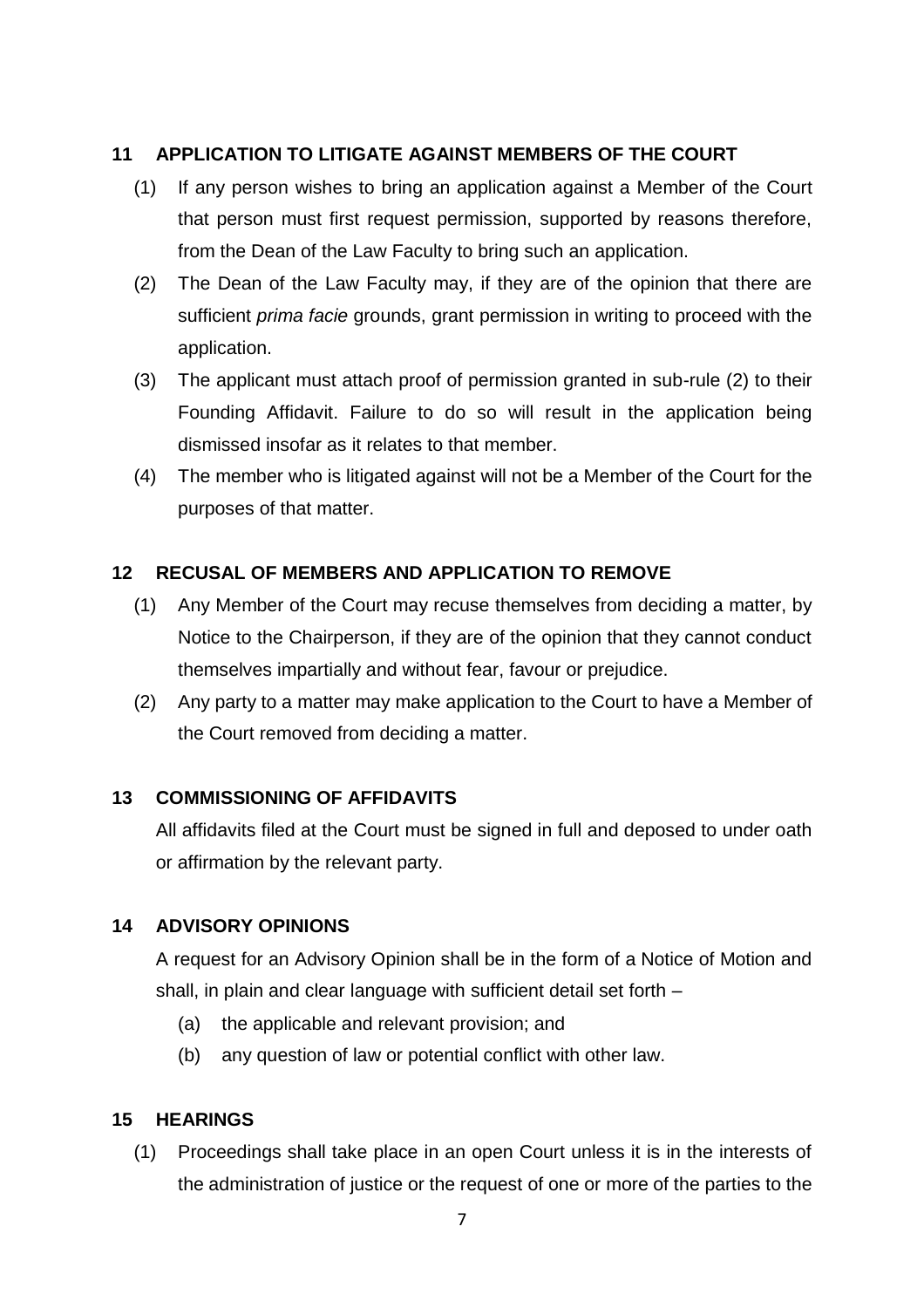matter for reasons considered sufficient by the Court, that the proceedings are to be held behind closed doors.

- (2) The Court has a discretion to request that the parties present oral argument at a hearing.
- (3) The date, time and venue of the hearing will be determined by the Court after consultation with all the parties.
- (4) The Chief Justice, or their nominated member of the Student Court
	- (a) chairs the hearing and is empowered to ensure there is a forum for sensible, orderly and constructive debate;
	- (b) shall, more than 24 hours before the hearing, give Notice to all the parties to the dispute of –
		- (i) the rules of engagement; and
		- (ii) the proposed structure of the hearing; and
	- (c) may deviate from the rule or structure in sub-rule (4)(b)(ii) upon good cause shown by any of the parties at the hearing.
- (5) Hearings shall be conducted before a bench of all Members of the Court competent and able to serve on the bench at the time for that particular matter.

# <span id="page-8-0"></span>**16 PRESENCE AT COURT HEARINGS**

- (1) All parties shall be present at proceedings before the Court.
- (2) Pursuant to section 69 of the Student Constitution
	- (a) any party before the Student Court may appear before the Court with or without representation; but
	- (b) only Students may act as Representatives before the Court.
- (3) A party shall notify the Court prior to the proceedings if he/she is unable to attend.
- (4) If a party fails to attend the hearing, the matter may proceed in the absence of the party.

#### <span id="page-8-1"></span>**17 APPEAL PROCEEDINGS**

(1) Any party who wishes to appeal any decision by the Court shall notify the Court, the Dean of the Law Faculty of the University, and all other parties to the dispute within 5 (five) Court days of the Court's decision having been communicated to the parties.